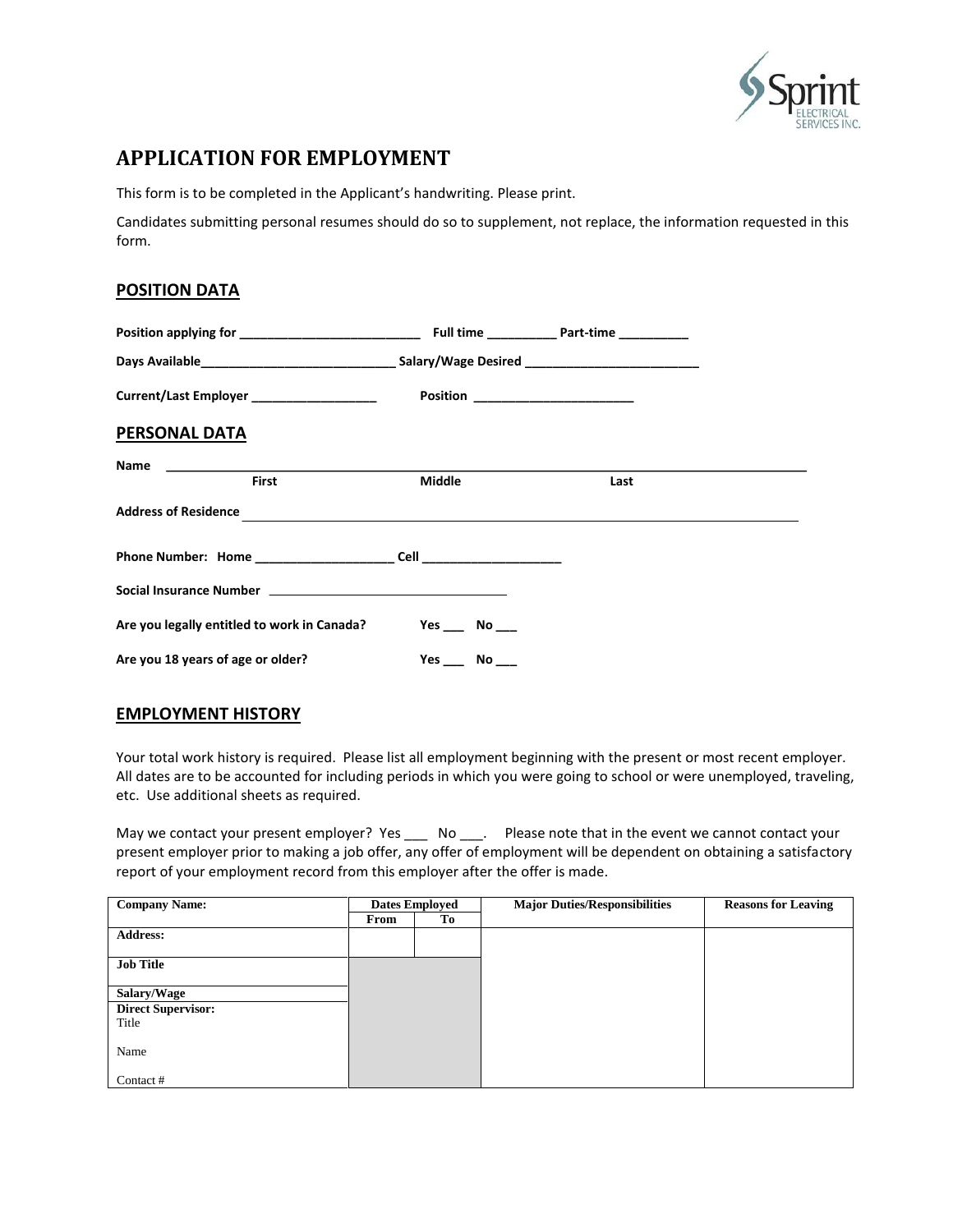

| <b>Company Name:</b>      | <b>Dates Employed</b> |    | <b>Major Duties/Responsibilities</b> | <b>Reasons for Leaving</b> |  |
|---------------------------|-----------------------|----|--------------------------------------|----------------------------|--|
|                           | From                  | To |                                      |                            |  |
| <b>Address:</b>           |                       |    |                                      |                            |  |
|                           |                       |    |                                      |                            |  |
| <b>Job Title</b>          |                       |    |                                      |                            |  |
|                           |                       |    |                                      |                            |  |
| Salary/Wage               |                       |    |                                      |                            |  |
| <b>Direct Supervisor:</b> |                       |    |                                      |                            |  |
| Title                     |                       |    |                                      |                            |  |
|                           |                       |    |                                      |                            |  |
| Name                      |                       |    |                                      |                            |  |
|                           |                       |    |                                      |                            |  |
| Contact #                 |                       |    |                                      |                            |  |

| <b>Company Name:</b>      | <b>Dates Employed</b> |    | <b>Major Duties/Responsibilities</b> | <b>Reasons for Leaving</b> |
|---------------------------|-----------------------|----|--------------------------------------|----------------------------|
|                           | From                  | Tо |                                      |                            |
| <b>Address:</b>           |                       |    |                                      |                            |
|                           |                       |    |                                      |                            |
| <b>Job Title</b>          |                       |    |                                      |                            |
|                           |                       |    |                                      |                            |
| Salary/Wage               |                       |    |                                      |                            |
| <b>Direct Supervisor:</b> |                       |    |                                      |                            |
| Title                     |                       |    |                                      |                            |
|                           |                       |    |                                      |                            |
| Name                      |                       |    |                                      |                            |
|                           |                       |    |                                      |                            |
| Contact#                  |                       |    |                                      |                            |

| <b>Company Name:</b>      | <b>Dates Employed</b> |    | <b>Major Duties/Responsibilities</b> | <b>Reasons for Leaving</b> |
|---------------------------|-----------------------|----|--------------------------------------|----------------------------|
|                           | From                  | To |                                      |                            |
| <b>Address:</b>           |                       |    |                                      |                            |
|                           |                       |    |                                      |                            |
| <b>Job Title</b>          |                       |    |                                      |                            |
|                           |                       |    |                                      |                            |
| Salary/Wage               |                       |    |                                      |                            |
| <b>Direct Supervisor:</b> |                       |    |                                      |                            |
| Title                     |                       |    |                                      |                            |
|                           |                       |    |                                      |                            |
| Name                      |                       |    |                                      |                            |
|                           |                       |    |                                      |                            |
| Contact#                  |                       |    |                                      |                            |

## **EDUCATION**

| <b>Type</b> | <b>Institution Name</b> | Full Time/       | <b>Area of Study</b> | Grade/Diploma/ |                   | <b>Dates</b> |
|-------------|-------------------------|------------------|----------------------|----------------|-------------------|--------------|
|             | and Location            | <b>Part Time</b> |                      | <b>Degree</b>  | From              | To           |
|             |                         |                  |                      |                | <b>Month/Year</b> | Month/Year   |
| High        |                         |                  |                      |                |                   |              |
| School      |                         |                  |                      |                |                   |              |
| Vocational/ |                         |                  |                      |                |                   |              |
| Technical   |                         |                  |                      |                |                   |              |
| College     |                         |                  |                      |                |                   |              |
|             |                         |                  |                      |                |                   |              |
| University  |                         |                  |                      |                |                   |              |
|             |                         |                  |                      |                |                   |              |